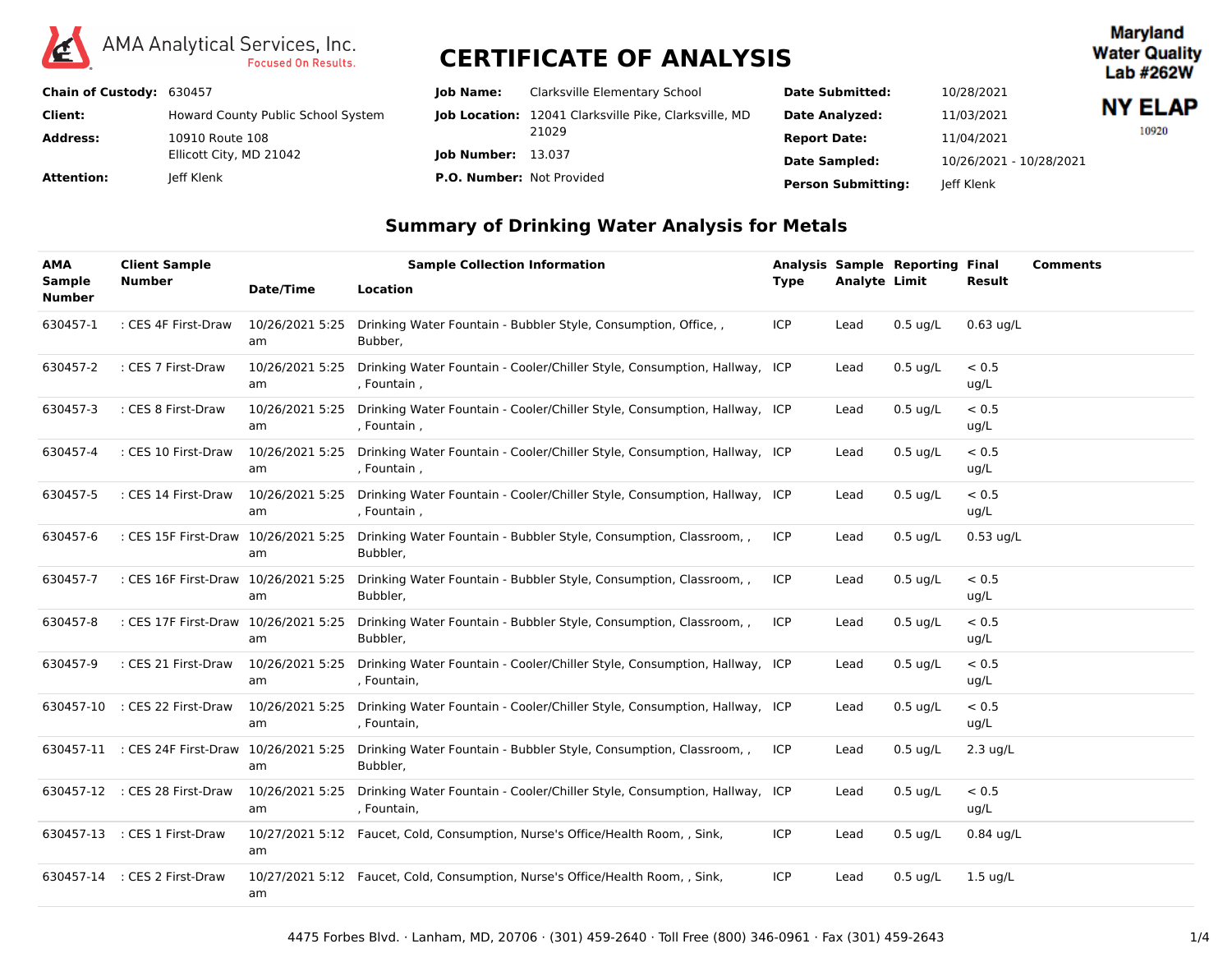

| Chain of Custody: 630457 |                                    | <b>lob Name:</b>                 | Clarksville Elementary School                                | <b>Date Submitted:</b>    | 10/28/2021              |
|--------------------------|------------------------------------|----------------------------------|--------------------------------------------------------------|---------------------------|-------------------------|
| Client:                  | Howard County Public School System |                                  | <b>Job Location:</b> 12041 Clarksville Pike, Clarksville, MD | <b>Date Analyzed:</b>     | 11/03/2021              |
| <b>Address:</b>          | 10910 Route 108                    |                                  | 21029                                                        | <b>Report Date:</b>       | 11/04/2021              |
|                          | Ellicott City, MD 21042            | <b>lob Number: 13.037</b>        |                                                              | <b>Date Sampled:</b>      | 10/26/2021 - 10/28/2021 |
| Attention:               | leff Klenk                         | <b>P.O. Number: Not Provided</b> |                                                              | <b>Person Submitting:</b> | leff Klenk              |

### **Summary of Drinking Water Analysis for Metals**

| <b>AMA</b><br><b>Sample</b> | <b>Client Sample</b><br><b>Number</b> | Date/Time | <b>Sample Collection Information</b><br>Location                                             | <b>Type</b> | <b>Analyte Limit</b> | <b>Analysis Sample Reporting Final</b> | Result             | <b>Comments</b>                                                                                                |
|-----------------------------|---------------------------------------|-----------|----------------------------------------------------------------------------------------------|-------------|----------------------|----------------------------------------|--------------------|----------------------------------------------------------------------------------------------------------------|
| <b>Number</b><br>630457-15  | : CES 3 First-Draw                    | am        | 10/27/2021 5:12 Faucet, Cold, Consumption, Teachers' Lounge/Break Room, , Sink,              | ICP         | Lead                 | $0.5$ ug/L                             | < 0.5<br>ug/L      |                                                                                                                |
| 630457-16                   | : CES 4S First-Draw                   | am        | 10/27/2021 5:12 Faucet, Cold, Consumption, Office, , Sink,                                   | <b>ICP</b>  | Lead                 | $0.5$ ug/L                             | $1.4$ ug/L         |                                                                                                                |
| 630457-17                   | : CES 6 First-Draw                    | am        | 10/27/2021 5:12 Faucet, Cold, Consumption, Media Center, , Sink,                             | <b>ICP</b>  | Lead                 | $0.5 \text{ ug/L}$                     | $6$ ug/L           | 6.0 ug/L. This results<br>meets or exceeds the<br>5.5ppb action level as<br>established by MDE for<br>schools. |
| 630457-18                   | : CES 9 First-Draw                    | am        | 10/27/2021 5:12 Faucet, Cold, Consumption, Classroom, , Sink,                                | ICP         | Lead                 | $0.5$ ug/L                             | $6$ ug/L           | 6.0 ug/L. This results<br>meets or exceeds the<br>5.5ppb action level as<br>established by MDE for<br>schools. |
| 630457-19                   | : CES 11 First-Draw                   | am        | 10/27/2021 5:12 Faucet, Cold, Consumption, Classroom, , Sink,                                | <b>ICP</b>  | Lead                 | $0.5$ ug/L                             | $6.1$ ug/L         | This results meets or<br>exceeds the 5.5ppb action<br>level as established by<br>MDE for schools.              |
|                             | 630457-20 : CES 12 First-Draw         | am        | 10/27/2021 5:12 Faucet, Cold, Consumption, Classroom, , Sink,                                | <b>ICP</b>  | Lead                 | $0.5$ ug/L                             | < 0.5<br>ug/L      |                                                                                                                |
|                             | 630457-21 : CES 13 First-Draw         | am        | 10/27/2021 5:12 Faucet, Cold, Consumption, Classroom, , Sink,                                | <b>ICP</b>  | Lead                 | $0.5$ ug/L                             | $2.9 \text{ ug/L}$ |                                                                                                                |
|                             |                                       | am        | 630457-22 : CES 15S First-Draw 10/27/2021 5:12 Faucet, Cold, Consumption, Classroom, , Sink, | <b>ICP</b>  | Lead                 | $0.5$ ug/L                             | $0.61$ ug/L        |                                                                                                                |
|                             |                                       | am        | 630457-23 : CES 16S First-Draw 10/27/2021 5:12 Faucet, Cold, Consumption, Classroom, , Sink, | <b>ICP</b>  | Lead                 | $0.5$ ug/L                             | < 0.5<br>ug/L      |                                                                                                                |
| 630457-24                   |                                       | am        | : CES 17S First-Draw 10/27/2021 5:12 Faucet, Cold, Consumption, Classroom, , Sink,           | <b>ICP</b>  | Lead                 | $0.5$ ug/L                             | < 0.5<br>ug/L      |                                                                                                                |
| 630457-25                   | : CES 18 First-Draw                   | am        | 10/27/2021 5:12 Faucet, Cold, Consumption, Classroom, , Sink,                                | <b>ICP</b>  | Lead                 | $0.5 \text{ ug/L}$                     | $0.61$ ug/L        |                                                                                                                |

4475 Forbes Blvd. · Lanham, MD, 20706 · (301) 459-2640 · Toll Free (800) 346-0961 · Fax (301) 459-2643 2/4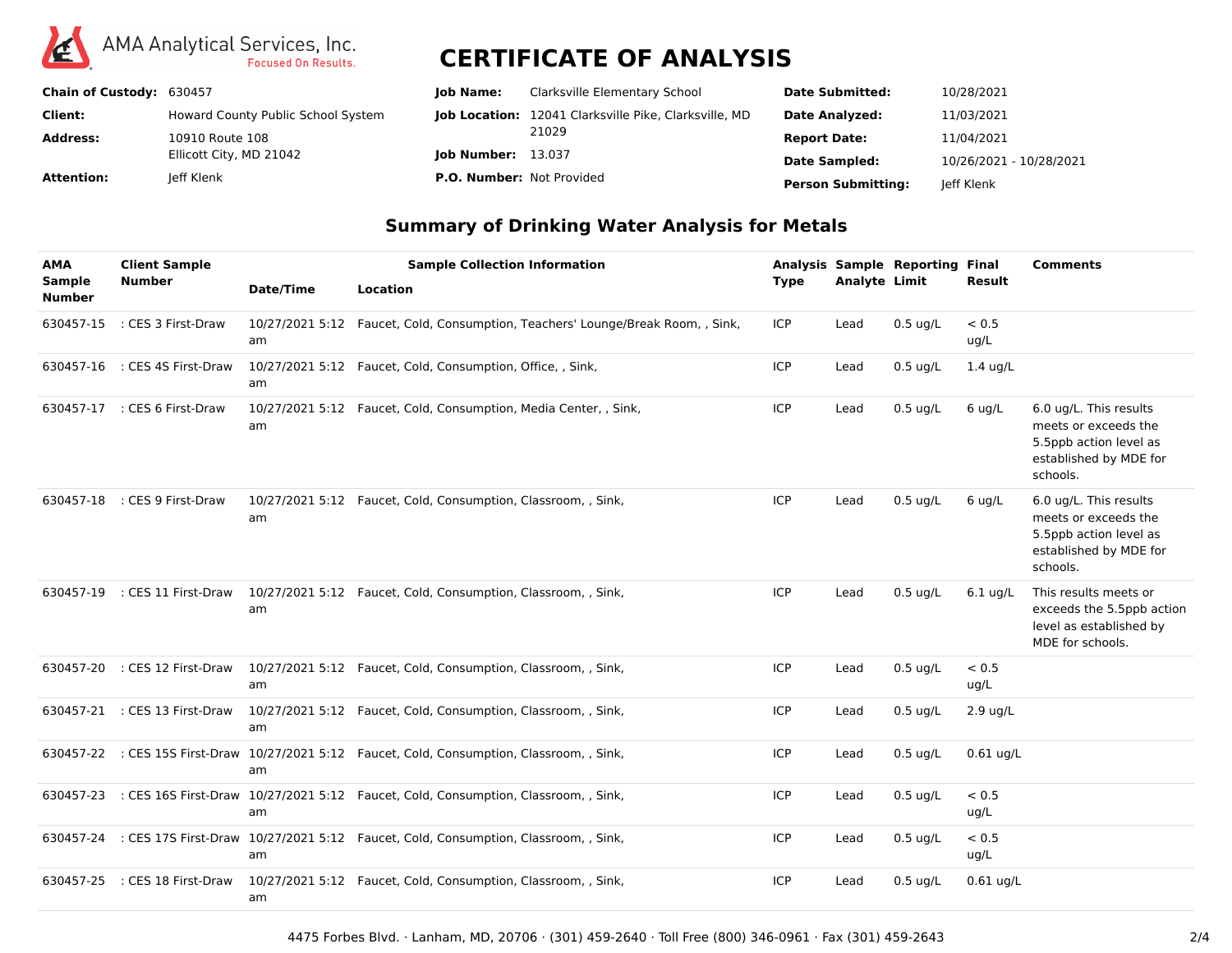

| Chain of Custody: 630457 |                                    | <b>lob Name:</b>                 | Clarksville Elementary School                                | <b>Date Submitted:</b>    | 10/28/2021              |
|--------------------------|------------------------------------|----------------------------------|--------------------------------------------------------------|---------------------------|-------------------------|
| Client:                  | Howard County Public School System |                                  | <b>Job Location:</b> 12041 Clarksville Pike, Clarksville, MD | <b>Date Analyzed:</b>     | 11/03/2021              |
| <b>Address:</b>          | 10910 Route 108                    |                                  | 21029                                                        | <b>Report Date:</b>       | 11/04/2021              |
|                          | Ellicott City, MD 21042            | <b>lob Number: 13.037</b>        |                                                              | <b>Date Sampled:</b>      | 10/26/2021 - 10/28/2021 |
| Attention:               | leff Klenk                         | <b>P.O. Number: Not Provided</b> |                                                              | <b>Person Submitting:</b> | leff Klenk              |

### **Summary of Drinking Water Analysis for Metals**

| <b>AMA</b><br><b>Sample</b> | <b>Client Sample</b><br><b>Number</b> | Date/Time             | <b>Sample Collection Information</b><br><b>Location</b>                            |                                                                    | Type       | <b>Analyte Limit</b> | <b>Analysis Sample Reporting Final</b> | Result             | <b>Comments</b> |
|-----------------------------|---------------------------------------|-----------------------|------------------------------------------------------------------------------------|--------------------------------------------------------------------|------------|----------------------|----------------------------------------|--------------------|-----------------|
| <b>Number</b>               |                                       |                       |                                                                                    |                                                                    |            |                      |                                        |                    |                 |
| 630457-26                   | : CES 20 First-Draw                   | am                    | 10/27/2021 5:12 Faucet, Cold, Consumption, Classroom, , Sink,                      |                                                                    | ICP        | Lead                 | $0.5 \text{ ug/L}$                     | $0.97$ ua/L        |                 |
| 630457-27                   |                                       | am                    | : CES 23S First-Draw 10/27/2021 5:12 Faucet, Cold, Consumption, Classroom, , Sink, |                                                                    | ICP        | Lead                 | $0.5$ ug/L                             | $1.8 \text{ uq/L}$ |                 |
| 630457-28                   |                                       | am                    | : CES 24S First-Draw 10/27/2021 5:12 Faucet, Cold, Consumption, Classroom, , Sink, |                                                                    | ICP        | Lead                 | $0.5$ ug/L                             | $1.8 \text{ uq/L}$ |                 |
| 630457-29                   |                                       | am                    | : CES 25S First-Draw 10/27/2021 5:12 Faucet, Cold, Consumption, Classroom, , Sink, |                                                                    | ICP        | Lead                 | $0.5$ ug/L                             | < 0.5<br>ug/L      |                 |
| 630457-30                   |                                       | am                    | : CES 26S First-Draw 10/27/2021 5:12 Faucet, Cold, Consumption, Classroom, , Sink, |                                                                    | <b>ICP</b> | Lead                 | $0.5$ ug/L                             | < 0.5<br>ug/L      |                 |
| 630457-31                   |                                       | am                    | : CES 27S First-Draw 10/27/2021 5:12 Faucet, Cold, Consumption, Classroom, , Sink, |                                                                    | ICP        | Lead                 | $0.5 \text{ ug/L}$                     | < 0.5<br>ug/L      |                 |
| 630457-32                   | : CES 29 First-Draw                   | am                    | 10/27/2021 5:12 Faucet, Cold, Consumption, Classroom, , Sink,                      |                                                                    | <b>ICP</b> | Lead                 | $0.5$ ug/L                             | $0.67$ ug/L        |                 |
| 630457-33                   | : CES 23F First-Draw 10/28/2021 5:30  | am                    | Bubbler,                                                                           | Drinking Water Fountain - Bubbler Style, Consumption, Classroom,   | <b>ICP</b> | Lead                 | $0.5$ ug/L                             | $2.2 \text{ uq/L}$ |                 |
| 630457-34                   | : CES 25F First-Draw                  | 10/28/2021 5:30<br>am | Bubbler,                                                                           | Drinking Water Fountain - Bubbler Style, Consumption, Classroom,   | <b>ICP</b> | Lead                 | $0.5$ ug/L                             | < 0.5<br>ug/L      |                 |
| 630457-35                   | : CES 26F First-Draw 10/28/2021 5:30  | am                    | Bubbler,                                                                           | Drinking Water Fountain - Bubbler Style, Consumption, Classroom,   | <b>ICP</b> | Lead                 | $0.5$ ug/L                             | < 0.5<br>ug/L      |                 |
| 630457-36                   | : CES 27F First-Draw 10/28/2021 5:30  | am                    | Bubbler,                                                                           | Drinking Water Fountain - Bubbler Style, Consumption, Classroom, , | <b>ICP</b> | Lead                 | $0.5$ ug/L                             | < 0.5<br>ug/L      |                 |